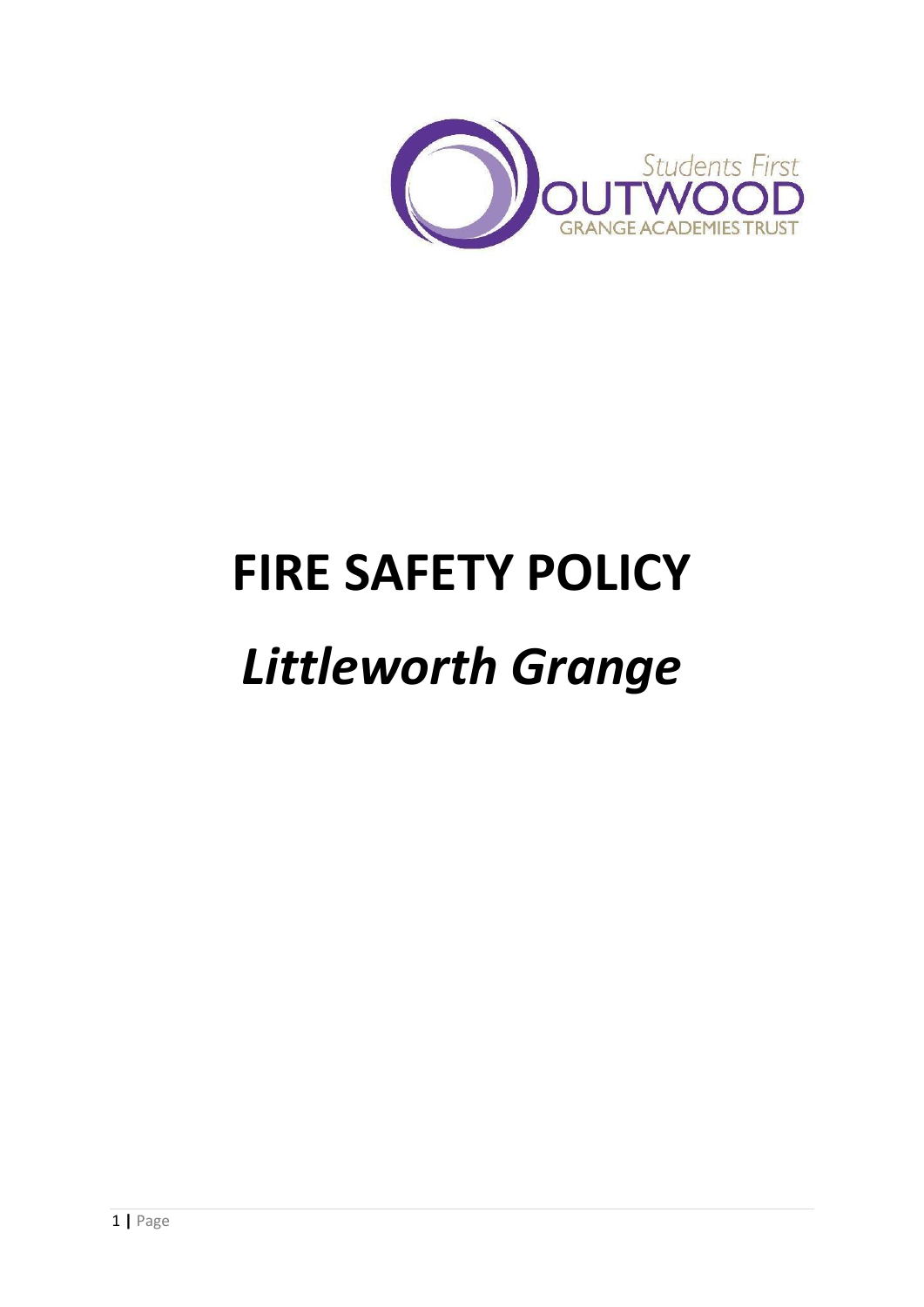| Document control table        |                                        |  |  |
|-------------------------------|----------------------------------------|--|--|
| <b>Document title:</b>        | <b>Fire Safety Policy</b>              |  |  |
| Author (name & job<br>title): | Katy Bradford, Chief Operating Officer |  |  |
| <b>Version number:</b>        | V <sub>5</sub>                         |  |  |
| Date approved:                | <b>July 2021</b>                       |  |  |
| <b>Approved by:</b>           | <b>Executive Board</b>                 |  |  |
| Date of review:               | <b>July 2022</b>                       |  |  |
| .                             |                                        |  |  |

# **Document History**

| <b>Version</b> | Date              | <b>Author</b>              | <b>Note of revisions</b>                                                                                                         |
|----------------|-------------------|----------------------------|----------------------------------------------------------------------------------------------------------------------------------|
| V3             | April 17          | LC                         | Item 3.4 amended to state alarm testing must<br>not be carried out at the same time each week<br>if done during the academy day. |
| V4             | April 19          | Mike Bland<br>Notss H&S/LC | Reference added to Deputy Designated Fire<br>Officer.                                                                            |
|                |                   |                            | Business Manager responsibility updated.                                                                                         |
|                |                   |                            | Reference to magnetic locks added.                                                                                               |
| V5             | <b>April 2021</b> | КB                         | Review - no updates                                                                                                              |

# **FIRE SAFETY POLICY**

# **CONTENTS**

# 1. Policy Statement 4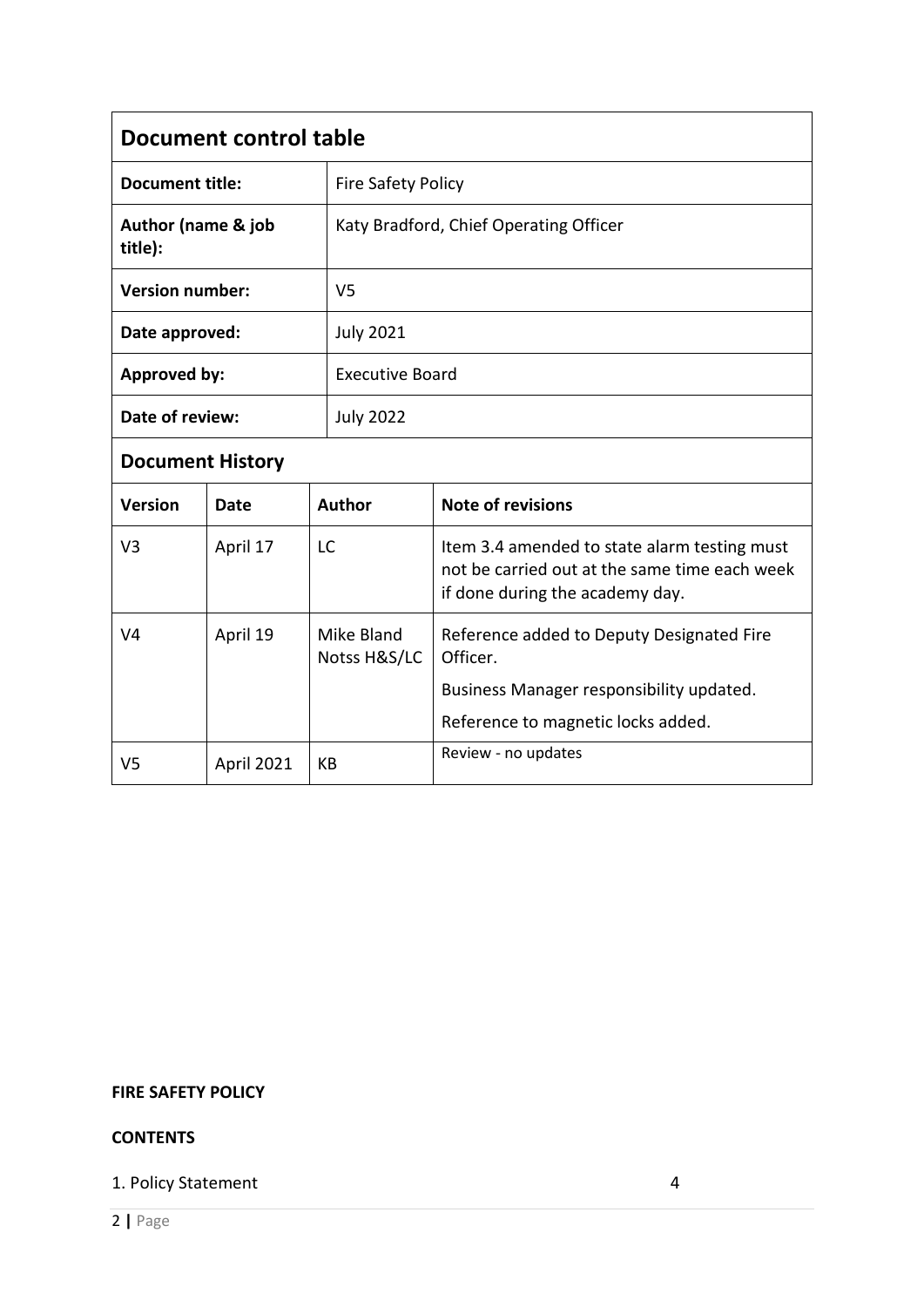| 2. Introduction              | Λ |
|------------------------------|---|
| 3. Responsibilities          |   |
| 4. Procedures for Evacuation | 6 |
| 5. Fire Alarm                |   |
| 6. Other Issues              |   |

**Each Outwood Academy has its own detailed evacuation procedure in addition to this policy.**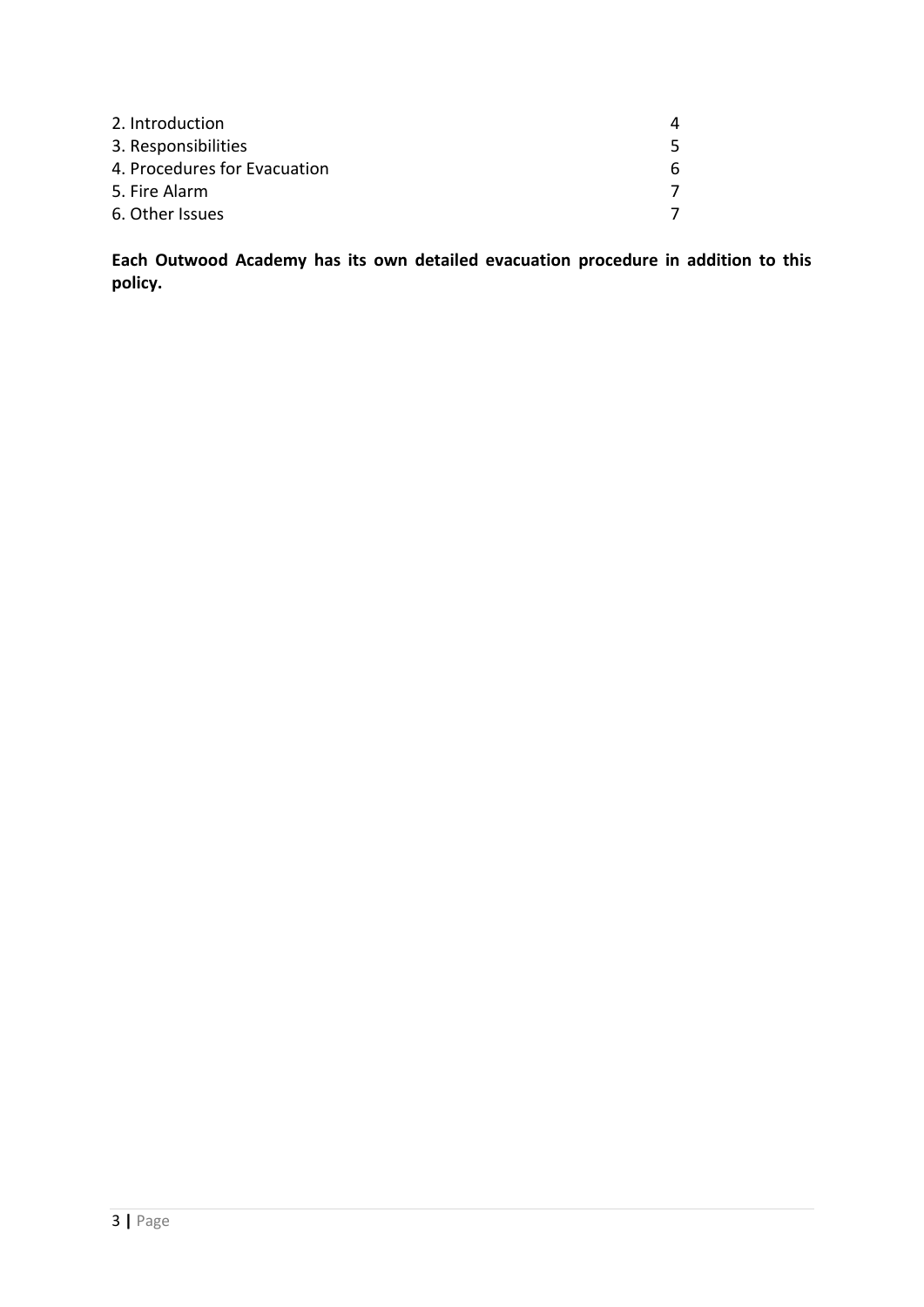#### **POLICY STATEMENT**

Outwood Grange Academies Trust (OGAT) recognises the importance of good fire safety management to ensure the safety of all employees, students and visitors.

Therefore, it is imperative that all procedures are put in place, adhered to and constantly checked/reviewed to ensure that all staff are aware of their responsibilities when a fire alarm is activated on any of its sites.

OGAT employees have a duty of care and responsibility to report any potential fire hazards and to cooperate fully with the fire procedure to ensure the safe evacuation of all.

All reasonable steps will be taken to prevent a fire occurring. In the event of fire, the safety of life will override all other considerations, such as saving property and extinguishing the fire.

In order to prevent fire and to minimise the likelihood of injury in the event of a fire, the Academy will:

- a. assess the risk from fire at each school and implement appropriate control measures
- b. ensure good housekeeping standards are maintained to minimise the risk of fire
- c. provide and maintain safe means of escape from the premises
- d. develop a fire evacuation procedure for all buildings
- e. provide and maintain appropriate fire-fighting equipment including sprinkler system where fitted
- f. provide sand in bags in the Science Department as a precaution when using flammable metals
- g. regularly stage fire evacuation drills, inspect the means of escape and test and inspect fire-fighting equipment, emergency lighting and any fire warning systems, recording on the Every system as necessary.
- h. provide adequate fire safety training to employees, plus specialist training to those with special responsibilities
- i. make arrangements for the safe evacuation of deaf or otherwise disabled persons
- j. make arrangements for ensuring all pupils and visitors are made aware of the fire evacuation procedures
- k. display fire action notices in all classrooms, reception, staff rooms and other key locations
- l. keep fire safety records

#### **INTRODUCTION**

On hearing the fire alarm sound **ALL** persons within the building must evacuate immediately with the exception of the Fire Officer(s) and Fire Wardens.

The **Fire Assembly Points** are located on the front of school in the main car park and the school playground. Each fire exit door has a route which leads to the assembly point and doors will automatically open on alarm where magnetic locks are fitted. If magnetic locks are not installed, ensure fire wardens are aware of their responsibility to close doors.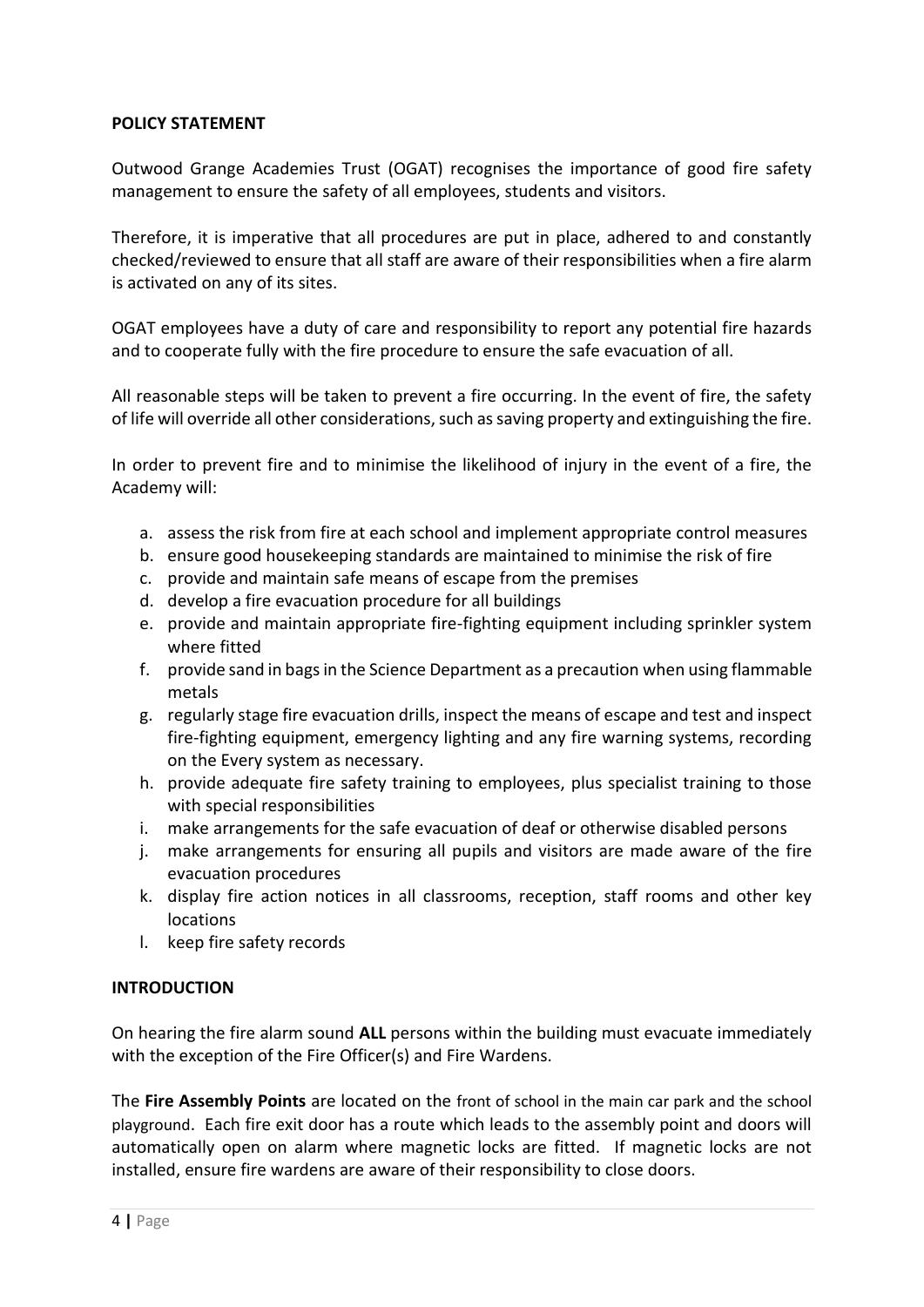All **employees**, students and visitors must be signed off where registers are present and must only return to the building when instructed by the Fire Officer / fire service representative in the event of an actual incident.

All **visitors** will be briefed on the fire alarm procedure but it is their personal responsibility to note their nearest fire exit.

**Disabled refuges** are based in each stairwell and should only be used as a last resort as evacuation takes preference over rescue. Lifts will not be in operation during activations.

Weekly tests will be carried out on the alarm systems and full evacuations will be held per term. Staff will be trained on the fire procedures at the start of their employment and all evacuations logged.

#### **RESPONSIBILITIES**

All employees should familiarise themselves with all the fire exits and escape routes from the academy. Special attention should be paid to the evacuation route from their main teaching area. Staff attendance registers will be kept to identify that EVERY member of staff has been involved in at least one evacuation.

All employees should be familiar with the location of firefighting equipment and the different types available. Fire extinguishers should only be used if trained to do so and it does not place themselves or others in any danger.

#### **NEVER PUT YOURSELF IN DANGER**

**Designated Fire Officer:** Mrs K Wakefield **Deputy Designated Fire Officer:** Mrs Wilson

- **1.1 Fire Officer**  is responsible for:
- 1.1.1 Overseeing the full fire procedure.
- 1.1.2 Logging all evacuations.
- 1.1.3 Being aware of possible staff intervention in fighting a fire.
- 1.1.4 Calling the fire brigade, if necessary, and liaising with them when they arrive.
- 1.1.5 Supervising the "sweeping" of the building.
- 1.1.6 Giving the "all clear" in the case of a practice or malicious evacuation.
- **1.2 Business Manager**  is responsible for ensuring:
- 1.2.1 That reception teams have taken out signing in / out books to the assembly areas.
- 1.2.2 That all administrative staff are accounted for.

#### **1.3 Catering Manager**

1.3.1 To account for all kitchen staff and lunchtime personnel and will report to the Fire Officer on duty.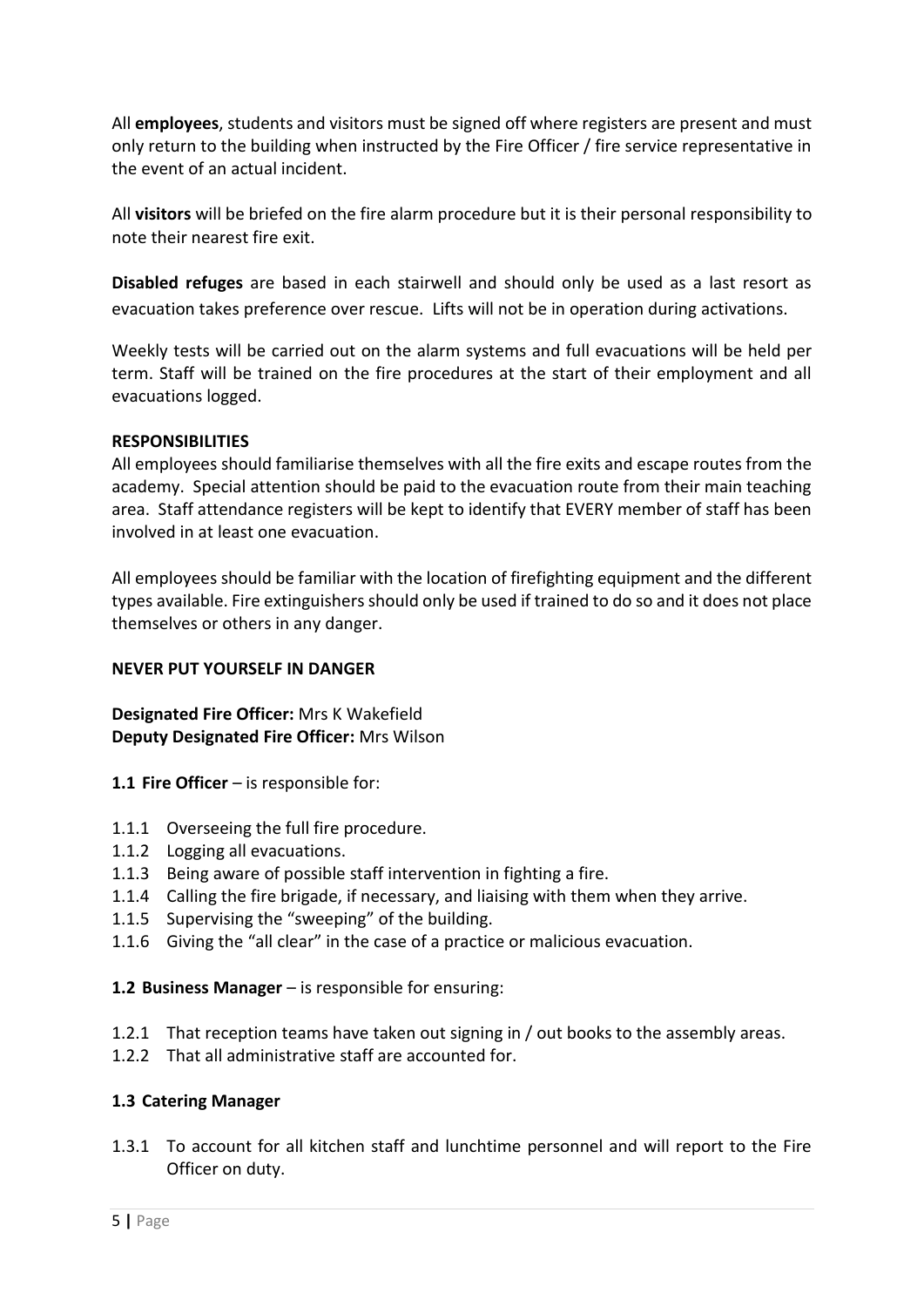### **1.4 Senior Leadership Team**

- 1.4.1 Report directly to the Fire Officer where they will be given areas of responsibility.
- 1.4.2 If you have no students under your supervision when the fire alarm sounds, you will sweep a portion of the building on your way out, checking that all rooms, toilets and stairwells are empty.
- 1.4.3 Supervising evacuation areas, ensuring students stay calm and are directed around the building to the assembly point.

#### **2 PROCEDURES FOR EVACUATION**

**Each site must have a personalised fire evacuation plan, however in addition the following must apply:**

#### **2.1 Discovery of fire.**

- 2.1.1 Upon discovery of a fire activate the nearest fire alarm.
- 2.1.2 If you have children in your care, ensure that they are safely evacuated, then assess whether it may be possible to tackle the fire yourself.
- 2.1.3 Alert the designated fire officer concerning your action and whether there is a need to summon the fire service.

#### **2.2 Evacuation procedure from a classroom.**

- 2.2.1 Upon hearing the fire alarm, instruct your class to stand quietly and wait for you to assist in their evacuation.
- 2.2.2 All personal belongings and equipment should be left in the classroom.
- 2.2.3 Close all windows.
- 2.2.4 In an orderly, supervised manner, students should follow you along the evacuation route from the classroom.
- 2.2.5 Green fire exit signs point the way to the nearest exit.
- 2.2.6 Close (but do not lock) classroom and fire doors behind you as you leave the building.
- 2.2.7 If any part of your evacuation route is blocked, then proceed by the safest alternative route to the assembly point.
- 2.2.8 Please do not run.
- 2.2.9 Under no circumstances should the lifts be used to evacuate the building.
- 2.2.10 Wait at the fire assembly point with your class until instructed to return to the building.

#### **2.3 People with disabilities**

- 2.3.1 People with disabilities should be evacuated in line with the above if this does not present risk to themselves or any member of staff responsible for their evacuation. Any students with significant disability should have an individual evacuation plan.
- 2.3.2 Each staircase has a disabled refuge located at each landing level for assisting in safe evacuation.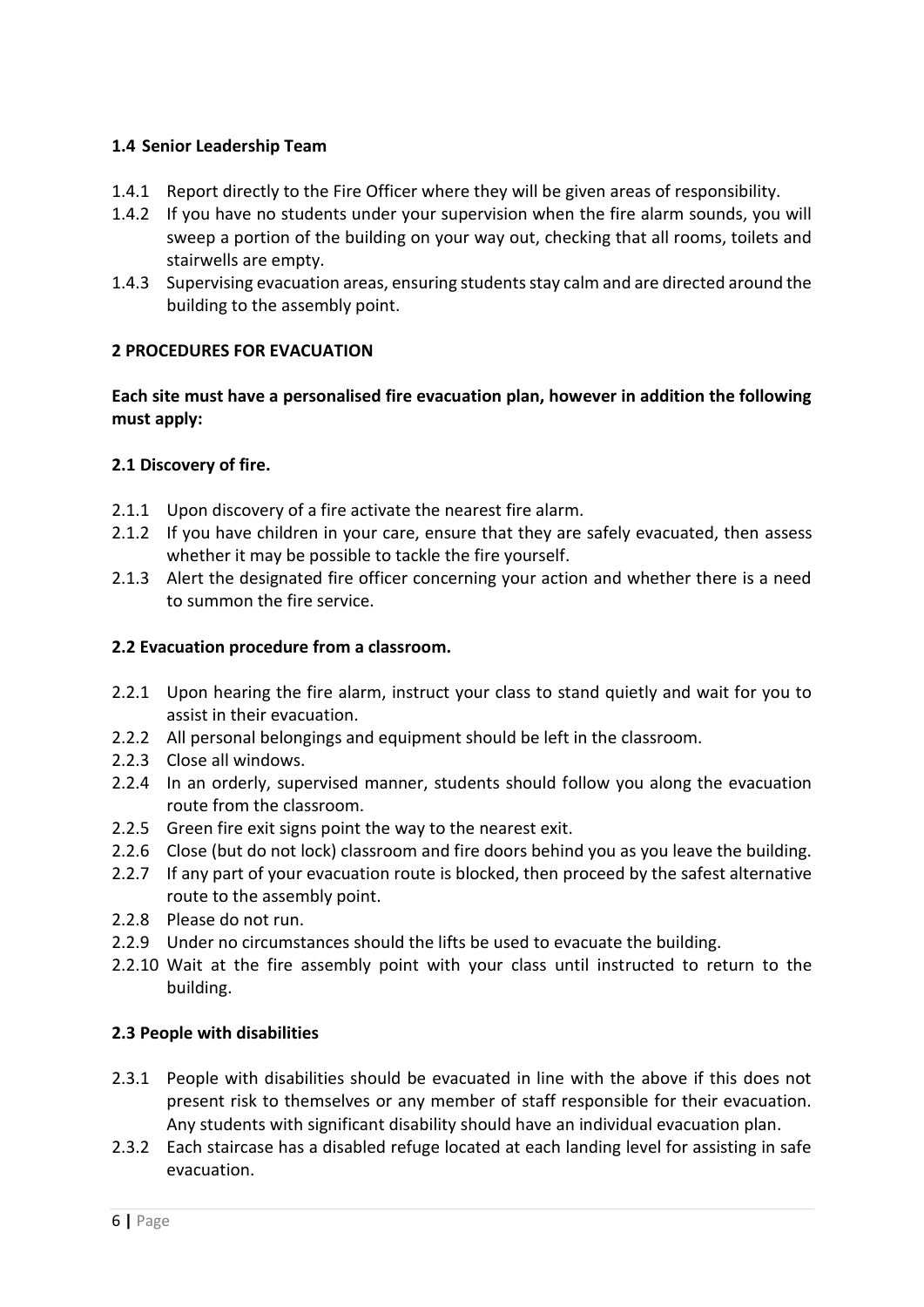2.3.3 A Teaching Assistant is assigned to each student, they must indicate that a child is present at the disabled refuge by pressing the refuge alarm button and remaining with the child until assistance arrives.

# **2.4 On arrival at the designated assembly point**

- 2.4.1 Students must line up quietly under the supervision of the member of staff who has led them out of the academy.
- 2.4.2 Ensure that no one leaves the premises.
- 2.4.3 Teaching and curriculum support staff will remain with students, keeping them calm, until further instructions are received.
- 2.4.4 Each Fire Warden should report to the Fire Officer to confirm the evacuation of their area.
- 2.4.5 All staff not involved in the supervision of students will report to the Business Manager to be checked off on the staff list. These staff should then help out with the general supervision of the students.
- 2.4.6 Visitors should be accompanied to the assembly area so that they can be checked off against the visitors' book.
- 2.4.7 Under no circumstances enter the building until the "**ALL CLEAR**" has been given.

# **3 FIRE ALARM**

#### **3.1 During Change of Lesson**

If a fire alarm sounds during a change of lesson staff must ensure that their classrooms are empty and then assist the students to the nearest fire exit and the assembly point.

#### **3.2 During Break/Lunchtime**

If the fire alarm sounds during break or lunch, students should make their way to the assembly point area, managed by the Duty Staff.

Duty staff, lunchtime supervisors or staff running a club or activity should ensure their areas are empty and then assist the students to the nearest fire exit and route them to the assembly point.

Please ensure that all doors are closed (not locked) upon exit. At the assembly point students should line up in VMG groups.

# **3.3 At After Academy Clubs/Activities**

At the start of the after academy activity a register must be taken. If you discover a fire, or the alarm sounds, after the normal academy day (because you are running a detention, after academy club or activity) please follow the above procedures and ensure that students leave the building in an orderly way by the nearest exit.

#### **3.4 Fire Alarm Tests**

Alarms must be tested weekly. Tests must be not be carried out at the same time every week if they are tested during the Academy day.